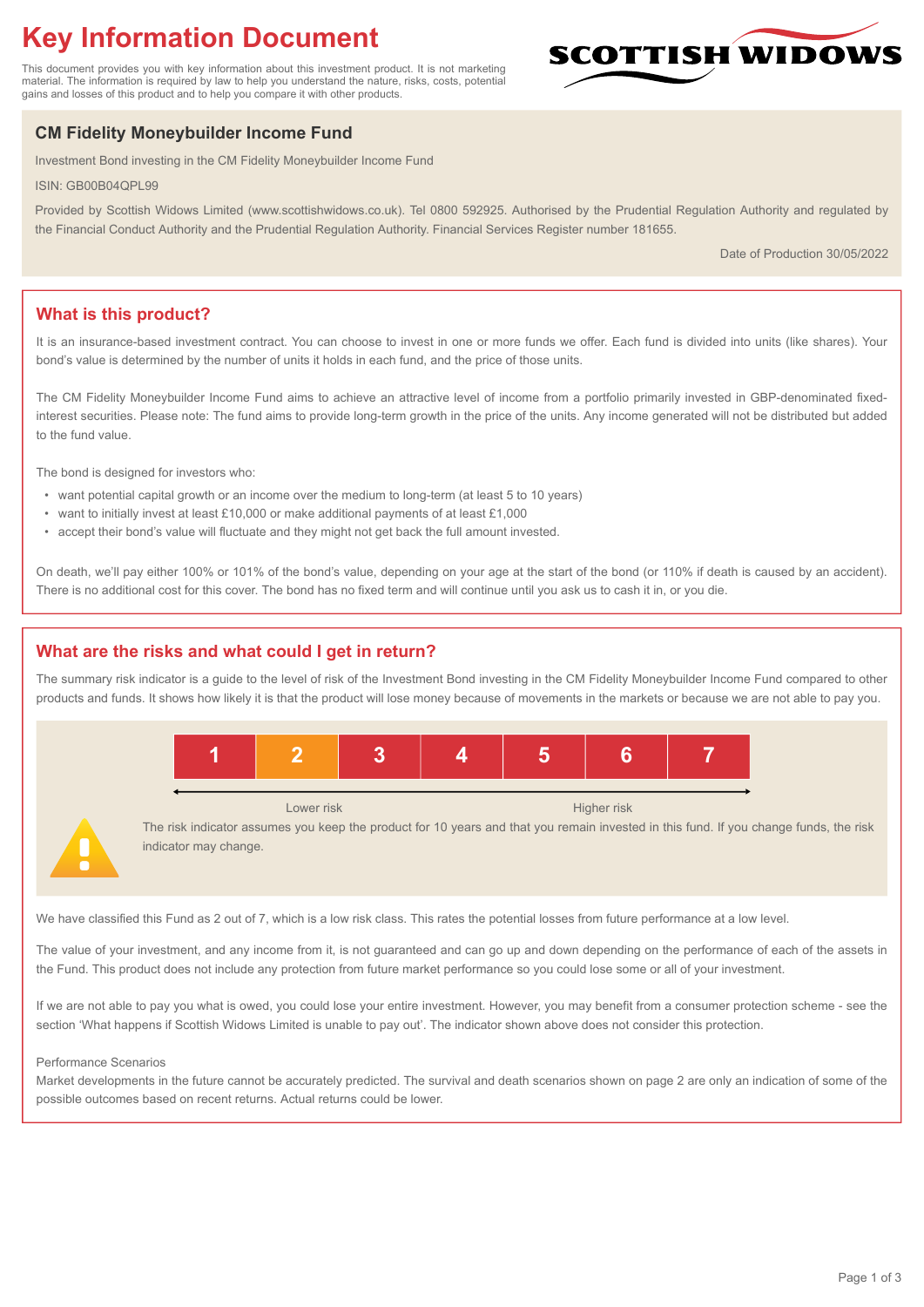

#### **What are the risks and what could I get in return? (continued)**

This table shows the money you could get back over the next 10 years, under different scenarios, assuming that you invest £10,000. The figures below assume no withdrawals are taken and do not allow for any Large Fund Bonus which may apply. The scenarios shown illustrate how your investment could perform. You can compare them with the scenarios of other products. The scenarios presented are an estimate of future performance based on evidence from the past on how the value of this investment varies, and are not an exact indicator. What you get will vary depending on how the market performs and how long you keep the investment. The stress scenario shows what you might get back in extreme market circumstances, and it does not take into account the situation where we are not able to pay you. The death scenario assumes investments perform in line with the moderate scenario.

The figures shown include all the costs of the product itself, but may not include all the costs that you pay to your adviser. The figures do not take into account your personal tax situation, which may also affect how much you get back. Before deciding to invest, you should read the Additional Information Document for more information on the risks and what you might get back. See page 2 for information on how the performance scenarios are calculated.

| <b>Investment £10,000</b> |                                                    |          |          |                                             |  |  |
|---------------------------|----------------------------------------------------|----------|----------|---------------------------------------------|--|--|
|                           |                                                    | 1 year   | 5 years  | 10 years<br>(Recommended<br>holding period) |  |  |
| <b>Survival Scenarios</b> |                                                    |          |          |                                             |  |  |
| <b>Stress scenario</b>    | £6,183<br>What you might get back after costs      |          | £7,819   | £7,037                                      |  |  |
|                           | $-38.17%$<br>Average return each year              |          | $-4.80%$ | $-3.45%$                                    |  |  |
| Unfavourable scenario     | What you might get back after costs<br>£9,292      |          | £8.448   | £7,809                                      |  |  |
|                           | Average return each year                           | $-7.08%$ | $-3.32%$ | $-2.44%$                                    |  |  |
| Moderate scenario         | What you might get back after costs                | £9,914   | £9,768   | £9,587                                      |  |  |
|                           | Average return each year                           | $-0.86%$ | $-0.47%$ | $-0.42%$                                    |  |  |
| Favourable scenario       | What you might get back after costs                | £10,574  | £11,288  | £11,766                                     |  |  |
|                           | Average return each year                           | 5.74%    | 2.45%    | 1.64%                                       |  |  |
| <b>Death scenarios</b>    |                                                    |          |          |                                             |  |  |
| Insured event             | What your beneficiaries might get back after costs | £10,014  | £9.865   | £9,683                                      |  |  |

#### **What happens if Scottish Widows is unable to pay out?**

Your Plan is fully covered by the Financial Services Compensation Scheme. More information about compensation arrangements is available from the Financial Services Compensation Scheme, who can be contacted on 0800 678 1100 or 0207 741 4100 or via their website at www.fscs.org.uk

#### **What are the costs?**

The Reduction in Yield (RIY) shows what impact the total costs you pay will have on the investment return you might get. The total costs take into account one-off, ongoing and incidental costs. The amounts shown here are the cumulative costs of the product itself, for three different holding periods. The monetary figures shown assume you invest £10,000 and investments perform in line with the moderate scenario. The figures are estimates and may change in the future. The person selling you or advising you about this product may charge you other costs. If so, this person will provide you with information about these costs, and show you the impact that all costs will have on your investment over time.

| <b>Investment £10,000</b>       |                             |                              |                            |  |  |  |
|---------------------------------|-----------------------------|------------------------------|----------------------------|--|--|--|
| <b>Scenarios</b>                | If you cash in after 1 year | If you cash in after 5 years | If you cash in at 10 years |  |  |  |
| Total costs                     | £220                        | £863                         | £1,596                     |  |  |  |
| Impact on return (RIY) per year | 2.21%                       | 1.81%                        | 1.76%                      |  |  |  |